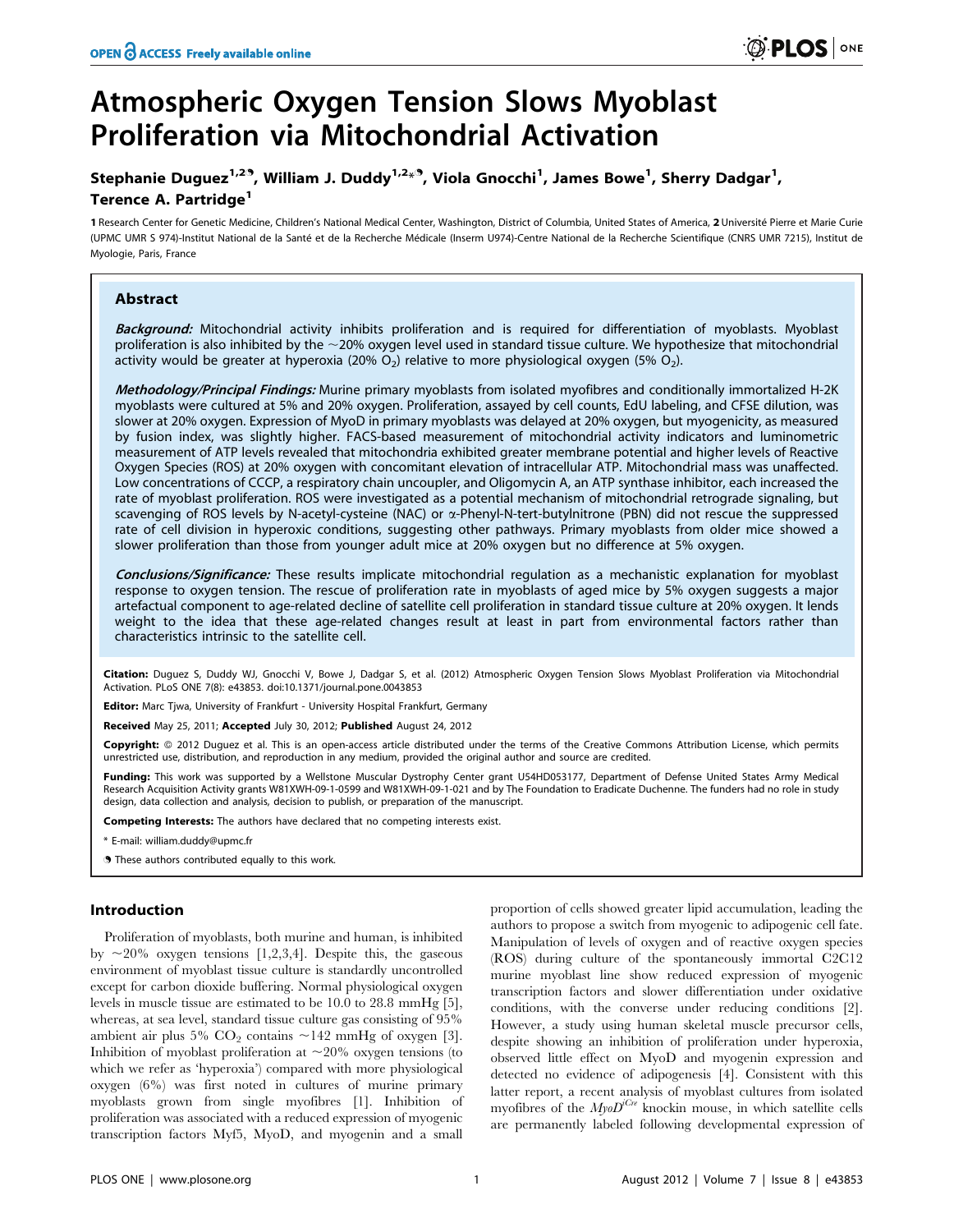MyoD, demonstrated retention of myogenicity with no spontaneous adipogenic differentiation under hyperoxic conditions [6]. In the absence of a switch to adipogenesis, mechanisms underlying the myoblast response to hyperoxia remain to be elucidated.

Study of cell physiology during proliferation and differentiation has seen the emergence of mitochondria as important regulators. More recent work has built upon the early observation by Warburg [7] that the proliferation of cancer cells is associated with a switch from mitochondrial ATP production via oxidative phosphorylation to glycolytic ATP production. Several mechanisms have been described that mediate retrograde signaling from mitochondria to the cell nucleus [8,9,10] and, in myoblasts, mitochondrial activity has been associated with regulation of proliferation [11,12,13] and differentiation [13,14,15,16,17,18]. Cell cycle analyses of the myoblast response to increased mitochondrial activity [19] and to hyperoxia [3] suggest a common mechanistic link as the response in both cases involves upregulation of the cyclin-dependent kinase inhibitor, p21 [3,4,19].

We hypothesized that greater mitochondrial activity is associated with myoblast responses to hyperoxia. We used two myoblast cell culture models: primary myoblasts cultured from matrigeladhered freshly isolated myofibres [20], and conditionally immortalized H-2K myoblasts [21]. Initially we showed that the inhibition of proliferation by hyperoxia occurs during culture of cells from both adult (16–20 weeks old) and aged (32–40 weeks old) mice. We then tested the hypothesis that myogenicity is lost under hyperoxic conditions, as proposed previously [1], by assaying the fusion of myoblasts to newly formed myotubes. Rather than a loss of myogenic fusion, we observed an increase, consistent with the involvement of mitochondrial activity in cell cycle exit [13,14,15] and leading us to explore mitochondrial activity, ROS levels, ATP levels, and finally to test whether modifiers of ROS levels,  $H_2O_2$ , N-acetyl-cysteine (NAC), and a-Phenyl-N-tert-butylnitrone (PBN), can exacerbate or rescue the inhibitory effects of hyperoxia.

#### Materials and Methods

#### Animal use and ethics

Two mouse strains were used in this study: wild-type C57BL/ 10SnJ, obtained from JAX mice, and the transgenic strain H-2K<sup>b</sup>tsA58 (CBA/ca X C57Bl10), obtained from Charles River, were used at the ages indicated in the Results section. All animal procedures were performed according to Children's National Medical Center Institutional Animal Care and Use Committee (IACUC) and National Institutes of Health guidelines, and were specifically approved under protocol number 242-09-06 of Children's National Medical Center IACUC. All efforts were made to minimize suffering.

#### Myofibre isolation

Reagents were from Invitrogen unless otherwise stated. Single myofibres were isolated as described previously [20]. Briefly: extensor digitorum longus (EDL) muscles were carefully dissected immediately after euthanizing the mouse; connective tissue was digested by incubating each muscle in 0.2% Collagenase Type 1 (Sigma) in DMEM for 1 to 2 hours depending on muscle size; single myofibres were liberated by trituration with fire-smoothed wide-mouthed Pasteur pipettes in dishes containing DMEM and pre-coated with horse serum (to prevent adherence); liberated myofibres were washed by serial transfer through four such dishes.

## Primary myoblast culture, oxygen regulation, and EdU labeling

Pure cultures of primary myoblasts were obtained by tissue culture of isolated single myofibres as described previously [20]. Briefly: a single drop of 1 mg/ml Matrigel (BD Biosciences) was used to coat each well of a 24-well plate (BD Biosciences); after 30 minutes at  $37^{\circ}$ C, excess matrigel was removed and one myofibre was placed in each well followed by 0.5 ml of plating medium comprised of DMEM (with 4,500 mg/L D-glucose, L-glutamine, and 110 mg/L sodium pyruvate) with 10% v/v horse serum, 2%  $v/v$  (4 mM) L-glutamine (Sigma), and  $1\%$  v/v Penicillin/ Streptomycin (Sigma). Cells were then maintained in an atmosphere controlled at 20% or 5% oxygen, and 5%  $CO<sub>2</sub>$ . For the analysis of primary myoblast proliferation,  $10 \mu M$  5-ethynyl-2'deoxyuridine (EdU) was added to culture medium. For oxygen scavenging experiments, n-acetyl-cysteine (NAC; Sigma) was added at concentrations specified. At time-points indicated, cells were fixed by addition of 100  $\mu$ l of 100% formaldehyde to the culture medium, so as not to disturb the myofibre which is often only loosely attached prior to fixation, then stored at  $4^{\circ}$ C for one to several days prior to staining. EdU-labeled cells were stained using Click-i $T^{\otimes}$  EdU Alexa Fluor 594 Imaging Kit according to the manufacturer's instructions. Briefly: after fixation, cells were permeabilized with 0.5% Triton in PBS for 20 minutes at room temperature, then incubated with the EdU Click-iT reaction cocktail for 30 minutes at room temperature. Following 3 rinses with TBS-tween, DAPI was applied for 15 minutes at  $0.5 \mu g/ml$ . Visualization and imaging were carried out using a Nikon Eclipse E500 epifluorescence microscope.

#### Fusion Index

At day 3 of primary myoblast proliferation, the myofibre was physically detached using a pipette tip and the plating medium was removed and replaced with 0.5 ml proliferation medium (DMEM with 20% v/v foetal bovine serum, 2% v/v chick embryo extract (Accurate), 2% v/v (4 mM) L-glutamine (Sigma), and 1% v/v Penicillin/Streptomycin (Sigma)). After a further 3 days of culture, proliferation medium was replaced with differentiation medium (DMEM with 5% v/v foetal bovine serum, 2% v/v (4 mM) Lglutamine (Sigma), and 1% v/v Penicillin/Streptomycin (Sigma)). Following 5 days of differentiation, cells were fixed and stained with DAPI. Fusion index was then calculated as the percentage of nuclei contained within myotubes (defined as a cell containing 3 or more nuclei). Means and confidence intervals are given for five wells at each oxygen concentration.

### Immunohistochemical staining of primary myoblasts on their resident myofibre

For assay of Pax7 and MyoD activation, myoblasts were stained on their resident myofibre. Myofibres were either fixed in 3.65% Formaldehyde at  $37^{\circ}$ C for 15 minutes immediately following isolation or maintained in suspension in plating medium then fixed. Myofibres were then stored in PBS at  $4^{\circ}$ C for one or several days prior to staining. Permeabilization and blocking buffer (TBStween with Goat serum 20%, BSA 2%, Triton 0.5%, and Tween 0.1%) was applied for 30 minutes at room temperature then cells were left in primary antibody solution (mouse IgG1 anti-MyoD (Vector labs; 1:50 dilution in PBS with BSA 2%) or mouse IgG1 anti-Pax7 (Developmental Studies Hybridoma Bank; undiluted)) overnight at  $4^{\circ}$ C. Cells were rinsed 3 times in TBS-tween  $(0.1\%)$ , then submerged in secondary antibody solution (Alexa Fluor-488 anti-mouse IgG1 (1:400 dilution)) for 1 hour at room temperature. Following a further 3 rinses, DAPI was applied for 15 minutes at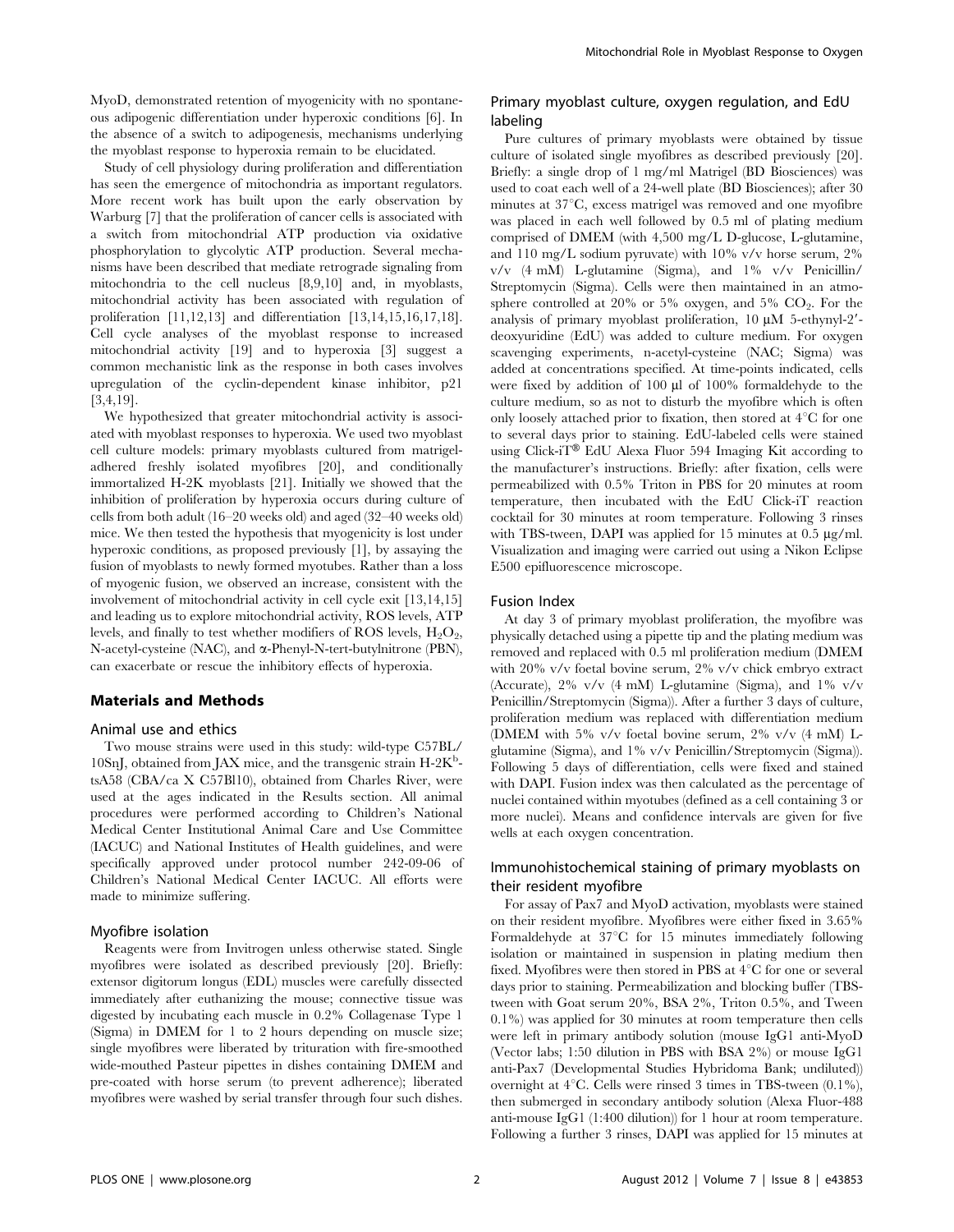$0.5 \mu$ g/ml. Visualization and imaging were carried out using a Nikon Eclipse E500 epifluorescence microscope.

#### Derivation of H-2K myoblasts

We have used a conditionally immortalized H-2K myoblast cell line to facilitate experiments that require large numbers of cells. Immortalized H-2K myoblasts were obtained as described previously [21] with minor modifications. Briefly, extensor digitorum longus (EDL) muscles were removed from male H- $2\text{K}^{\text{b}}$ -tsA58 (CBA/ca X C57Bl6) mice at 1 month of age. Single myofibres were obtained and adhered to Matrigel in 24-well plates, as described above. Myofibres were cultured at  $33^{\circ}$ C 10%  $CO<sub>2</sub>$ , in proliferation medium with  $\gamma$ -interferon (2 units/ml). Under these conditions, immortality is maintained as  $\gamma$ -interferon drives expression of a thermolabile simian virus 40 (SV40) large tumor (T) antigen, which blocks exit from the cell cycle [22]. When a single myoblast had migrated from the myofibre, the myofibre was removed. The clone was then expanded and myogenicity was confirmed by culture at  $37^{\circ}$ C 5% CO<sub>2</sub> in differentiation medium, checking for myotube formation and, at 8 days, Dystrophin expression. Due to this clonal derivation method, there is no selection of cellular sub-populations in the proliferating pool, a possible disadvantage that cannot be discounted when growing up large numbers of non-immortalized primary myoblasts from isolated myofibres or whole muscle dissociations. Myoblasts generated by use of this protocol form normal muscle when grafted into recipient mdx mice, even after extensive in vitro expansion [21]. To further diminish the chances of accumulating anomalies such as aberrant caryotypes as occurs with longer established spontaneously immortalized lines such as the C2C12, we used low passage numbers  $\leq$ 14) throughout.

#### Culture of H-2K myoblasts and CFSE analysis using FACS

H-2K myoblasts were cultured under immortalizing conditions (33 $^{\circ}$ C in the presence of  $\gamma$ -interferon) then trypsinized and stained with 10  $\mu$ M carboxyfluorescein diacetate, succinimidyl ester (CFSE) according to the manufacturer's instructions. They were then cultured at 37 $\degree$ C without  $\gamma$ -interferon for 3 days at 5% oxygen, or 20% oxygen, with or without a treatment compound (30 nM NAC, 1.5–5 nM carbonyl cyanide m-chlorophenyl hydrazone (CCCP; from Sigma), 0.0005–0.05 µg/ml Oligomycin A (Sigma),  $0.5-100 \mu M$  H<sub>2</sub>O<sub>2</sub> (Sigma), or 10 nM to 1  $\mu$ M  $\alpha$ -Phenyl-N-tert-butylnitrone (PBN; Sigma)). Cells were then trypsinized and fixed in 3.65% formaldehyde prior to analysis by Fluorescence-activated cell sorting (FACS). CFSE data were deconvoluted and proliferation index was calculated using FlowJo software version 9.4.10. Almost all cells divided at least once (99.4% and 94.6% at 5% and 20% oxygen, respectively). For three different experiments comparing (1) 5% with 20% oxygen, (2) untreated at 20% oxygen with 1.5 nmol CCCP treated at 20% oxygen, and (3) untreated at  $20\%$  oxygen with  $0.005 \mu g/ml$ Oligomycin A treated at 20% oxygen, values for each parameter used for deconvolution of CFSE data are now given, respectively: mean signal intensity of the undivided population was (1) 3,338, (2) 2,890, and (3) 4,840; the ratio of signal between successive peaks was fixed at (1) 0.504, (2) 0.501, and (3) 0.495; the cv of each peak was fixed at  $(1)$  6.72,  $(2)$  5.99, and  $(3)$  6.00. With those parameters, Root Mean Squares were (1) 1.68, (2) 2.90, and (3) 3.54.

## Analysis of H-2K cell mitochondrial membrane potential, mitochondrial mass and  $H_2O_2$  levels using FACS

For the analysis of mitochondrial membrane potential and mitochondrial mass, H-2K myoblasts were cultured for 3 days at  $37^{\circ}$ C, under 5% or 20% oxygen levels, without  $\gamma$ -interferon. Cells were trypsinized, washed and resuspended in DMEM, and incubated for 30 minutes at  $37^{\circ}$ C with either: 3,3'-dihexyloxacarbocyanine iodide ( $Di_6$ ; from Sigma) at 100 nM, nonylacridine orange (NAO) at  $10 \mu M$ , and were then subjected to FACS.

To measure intracellular levels of  $H_2O_2$ , H-2K myoblasts were cultured as described above with or without the addition of CCCP, Oligomycin A, PBN, or  $H_2O_2$ . Cells were harvested after incubation for 30 minutes at  $37^{\circ}$ C with dichlorodihydrofluorescein diacetate (H<sub>2</sub>DCFDA; from Sigma) at 50  $\mu$ M. To determine whether  $H_2O_2$  produced by cells cultured at 20% oxygen came from the mitochondria, cells were incubated for 30 min at  $37^{\circ}$ C with H<sub>2</sub>DCFDA at 50  $\mu$ M and CCCP at 4 mM, and were subjected to FACS.

For all FACS analyses, labeling with 7-AAD was used to detect dead cells which were then excluded from the analysis. Side- and forward-scatter were used to select cell-sized objects.

For optimization of oxygen scavenging assay, NAC was added at the commencement of experimental culture conditions, at concentrations indicated, and  $H_2O_2$  level was measured with H<sub>2</sub>DCFDA at day 3.

#### Assay of intracellular ATP level

H-2K myoblasts were cultured to sufficient numbers under immortalizing conditions then transferred to experimental conditions for 3 days. Cells were trypsinized and centrifuged at 1000 g for 3 min at  $4^{\circ}$ C. Cell pellets were washed three times by resuspension in cold PBS followed by centrifugation for 3 min at  $4^{\circ}$ C. Pellets were resuspended in 16.3 µl of cold 70% perchloric acid and 80 µl of cold PBS was added. The suspensions were vortexed, incubated for 10 min at  $4^{\circ}C$ , and centrifuged at 10,000 g for 20 min at  $4^{\circ}$ C to pellet non-soluble material. The supernatant containing ATP was transferred to a fresh vial and 110.4 ml of cold 2 M KOH was added. Samples were then centrifuged at 10,000 g for 20 min at  $4^{\circ}$ C and stored at  $-80^{\circ}$ C. The ATP bioluminescence was quantified using a Mithras LB 940 bioluminometer (Berthold Technologies) and the ATP determination kit (Molecular Probe, Invitrogen) according to the manufacturer's instructions. Briefly, after measuring the bioluminescence background from 180 µl of assay buffer, 20 µl of sample was added and the bioluminescence produced by the luciferase was read for 50 seconds.

#### Statistical Analyses

Student's T-test was used throughout unless otherwise stated. Figure captions indicate p-values.

#### Results

## Effect of hyperoxia on cell counts of primary myoblasts from isolated myofibres

It was previously reported that counts of primary myoblasts are reduced under hyperoxic conditions (20% oxygen) compared with more physiological (6%) oxygen following 3 days of culture from single myofibres isolated from the EDL muscles of 14–28 week old mice [1]. To confirm this and to investigate the effect of aging, myofibres were isolated from adult (16–20 weeks old) and aged (32–40 weeks old) mice. Myofibres were adhered to a Matrigel substrate which facilitates myoblast migration and proliferation. Each myofibre was placed into a single well of a 24-well plate, and the number of myoblasts was counted following 3 days of tissue culture at either 5% or 20% oxygen. Data are presented in which each pair of data points represents average values from a single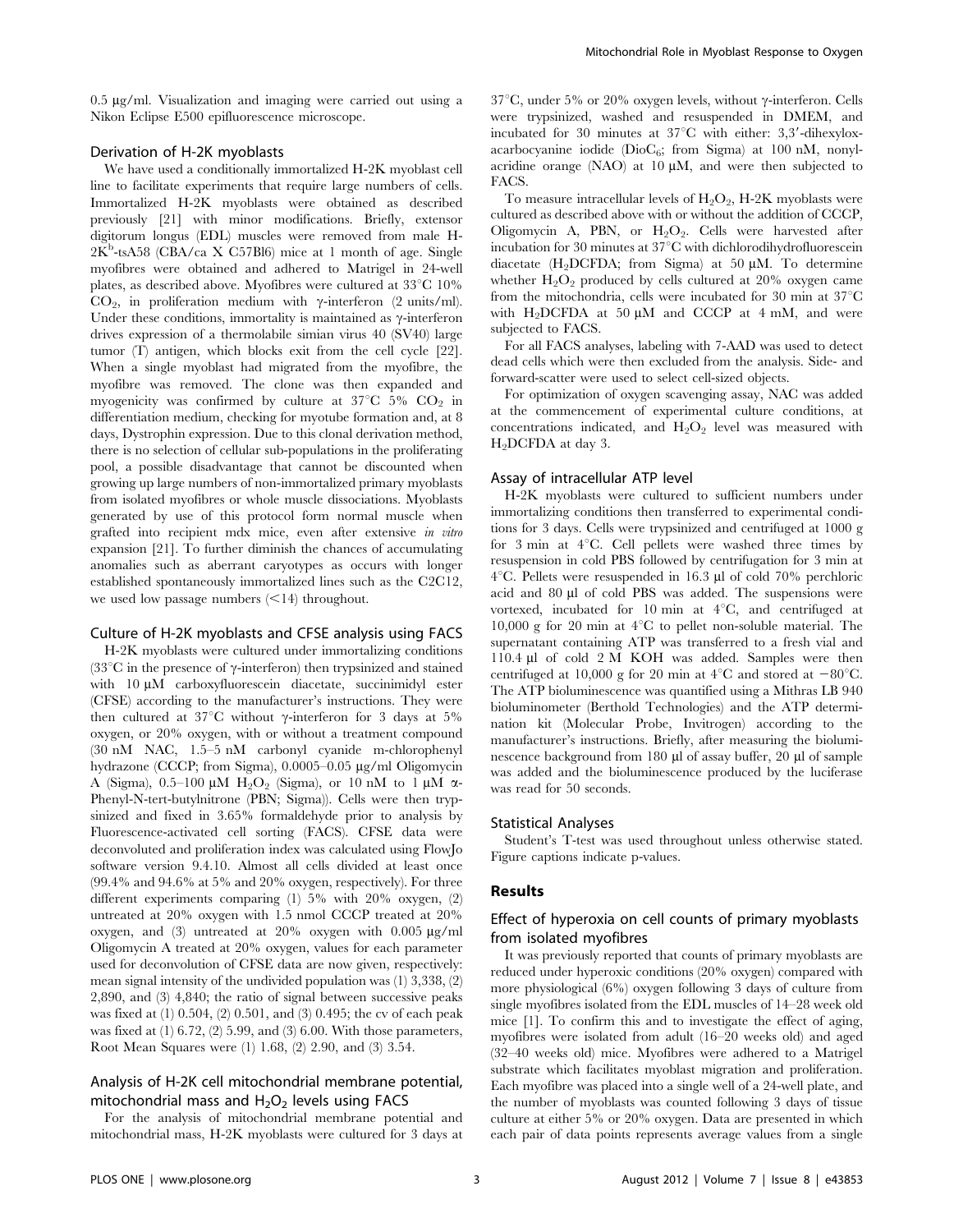experiment involving all of the myofibres obtained from one animal (Fig. 1). At both ages considerable mouse to mouse variation was observed, leading us to carry out a total of 11 experiments with cell counts from more than 400 myofibres. In each of these experiments, average cell counts were lower at 20% than 5% oxygen, with varying degrees of statistical significance. The more pronounced effect was observed with myoblasts from aged mice. Averaging across experiments, the cell counts were 29% (SD 15.5) lower at 20% than at 5% among satellite cells from adult mice, and 52% (SD 17.7) lower among those from aged mice. Interestingly, the range of average values observed at 5% oxygen was similar at the two ages, the major difference between ages being that the aged group showed consistently and significantly lower counts at 20% oxygen.

#### Myogenicity is not lost under hyperoxia

It was previously suggested that the reduced cell counts of myoblasts cultured under hyperoxia result from loss of myogenicity associated with increased adiposity [1]. To test myogenicity, we measured the fusion index of primary myoblasts proliferated and differentiated at 5% or 20% oxygen. Myoblasts from single myofibres of an adult mouse were grown for six days under proliferation conditions, then switched to differentiation conditions for five days, and the number of nuclei contributing to myotubes were counted. The original myofibre was physically detached at day 3 of proliferation to prevent its fusion with newly formed myotubes. A small but significant increase in fusion was observed at 20% compared with 5% oxygen (Fig. 2). We did not detect any Oil Red O staining or morphological suggestion of lipid vesicles at 5% or 20% oxygen in myoblasts or myotubes (data not shown).

#### H-2K myoblast proliferation is inhibited by hyperoxia

We clonally isolated conditionally immortal myoblasts from the H-2K<sup>b</sup>-tsA58 mouse, to obtain large numbers of a pure myoblast population, as described under materials and methods. To measure H-2K cell proliferation rate we used CFSE to fluorescently label cytoplasmic proteins. Cells were uniformly labeled



Figure 2. Myogenicity is slightly increased under hyperoxia. Fusion Index is calculated as the percentage of nuclei contributing to multi-nucleated cells after 5 days of differentiation. Confidence intervals (95%) are shown. Student's t-test:  $** = P < 0.01$  (n = 5). doi:10.1371/journal.pone.0043853.g002

with CFSE, which then equally distributes between daughter cells with each round of cell division, facilitating estimation of proliferation rate by mathematical deconvolution of FACS data. H-2K cells showed a more rapid dilution of CFSE signal when cultured at 5% oxygen (Fig. 3), with a proliferation index estimated at 6.50 after 3 days, compared with 5.45 at 20% oxygen.



Figure 1. Hyperoxia reduces cell counts following 3 days of primary myoblast culture. Pure myoblast populations were cultured from single myofibres isolated from (A) adult 16–20 week old and (B) aged 32–40 week old mice. Each pair of data points represents average cell counts from myofibres of one EDL muscle of a single animal. Cells from an average of 20 myofibres were counted per data point (i.e. average n<20). Student's t-test:  $NS = not$  significant;  $* = P < 0.05$ ;  $* = P < 0.01$ ;  $* = P < 0.001$ . doi:10.1371/journal.pone.0043853.g001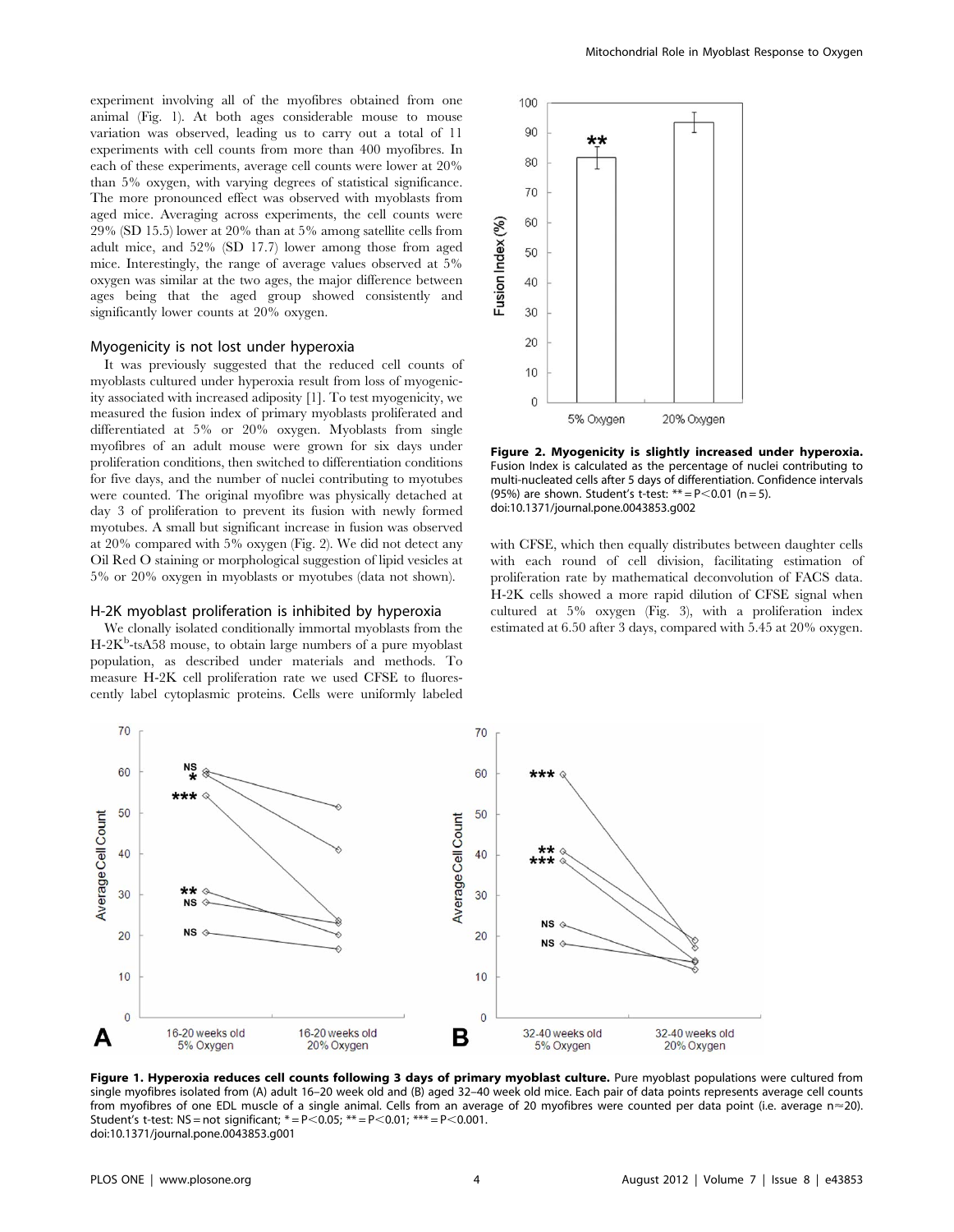

Figure 3. Inhibition of H-2K myoblast proliferation by hyperoxia. Cells were stained with CFSE and cultured for 3 days at 5% or 20% oxygen. The number of cells of each generation was estimated by deconvolution of FACS data. Total cell counts (plotted in black) and modeled generational subsets (coloured curves) are shown immediately following CFSE staining (A), and following 3 days of culture at 5% oxygen (B) and 20% oxygen (C). Cell counts are also shown in tabulated form. Approximately ten thousand cells were analyzed per condition. After 3 days cells cultured at 20% oxygen had undergone an average of approximately one less division compared with 5% oxygen. doi:10.1371/journal.pone.0043853.g003

## Hyperoxia induces increased mitochondrial respiratory activity of H-2K myoblasts: assay of mitochondrial proton gradient, mitochondrial mass, ROS, and ATP levels

We speculated that oxygen levels might directly influence mitochondrial metabolism and that this could provide a mechanistic explanation for the observed differences in myogenic commitment and rate of proliferation. To investigate this we used FACS analysis to measure cellular uptake of the small fluorescent molecule, Dioc6, accumulation of which is dependent upon proton gradient  $(\Delta \Psi)$  across the mitochondrial membrane [23]. To obtain sufficient cells for FACS analysis we used H-2K myoblasts. Average Dioc6 signal following 3 days of proliferation was 1.6-fold greater under hyperoxia than under physiological oxygen (Fig. 4A). This proton gradient was entirely ablated by the respiratory chain uncoupler, CCCP, indicating that the increased  $\Delta \Psi$  is of mitochondrial origin. Mitochondrial mass, as detected by NAO fluorescence (data not shown), was unchanged.

One way in which an increased proton gradient may act to alter cell behaviour such as activation and proliferation is via increased synthesis of Reactive Oxygen Species (ROS). To test whether levels of ROS are greater under hyperoxia we used FACS analysis to measure fluorescently activated  $H_2$ DCFDA, an indicator of  $H<sub>2</sub>O<sub>2</sub>$  levels, finding 2.6-fold higher signal under hyperoxia than under physiological oxygen, raising the possibility of ROS synthesis as a mechanism by which myoblast activation may be inhibited (Fig. 4B). Since ROS may be synthesized outside the mitochondria we used CCCP to uncouple the respiratory chain under hyperoxia, resulting in complete ablation of  $H_2$ DCFDA fluorescence, indicating that the observed  $H_2O_2$  level is dependent upon  $\Delta\Psi$  [24].

Another potential consequence of altered mitochondrial activity and a possible mechanistic link with cell proliferation rate is the intracellular level of ATP. Our luminometric assay of ATP levels with luciferase as a reporter, showed, after 3 days culture that intracellular ATP level at 20% oxygen was more than double that at 5% (Fig. 4C).

## Uncoupling of the electron transport chain or inhibition of ATP synthase increases the rate of H-2K myoblast proliferation

To test for a mechanistic link between mitochondrial activity and myoblast proliferation rate, H-2K myoblasts were treated with a range of concentrations of CCCP, an uncoupler of the respiratory chain, or of Oligomycin A, an inhibitor of ATP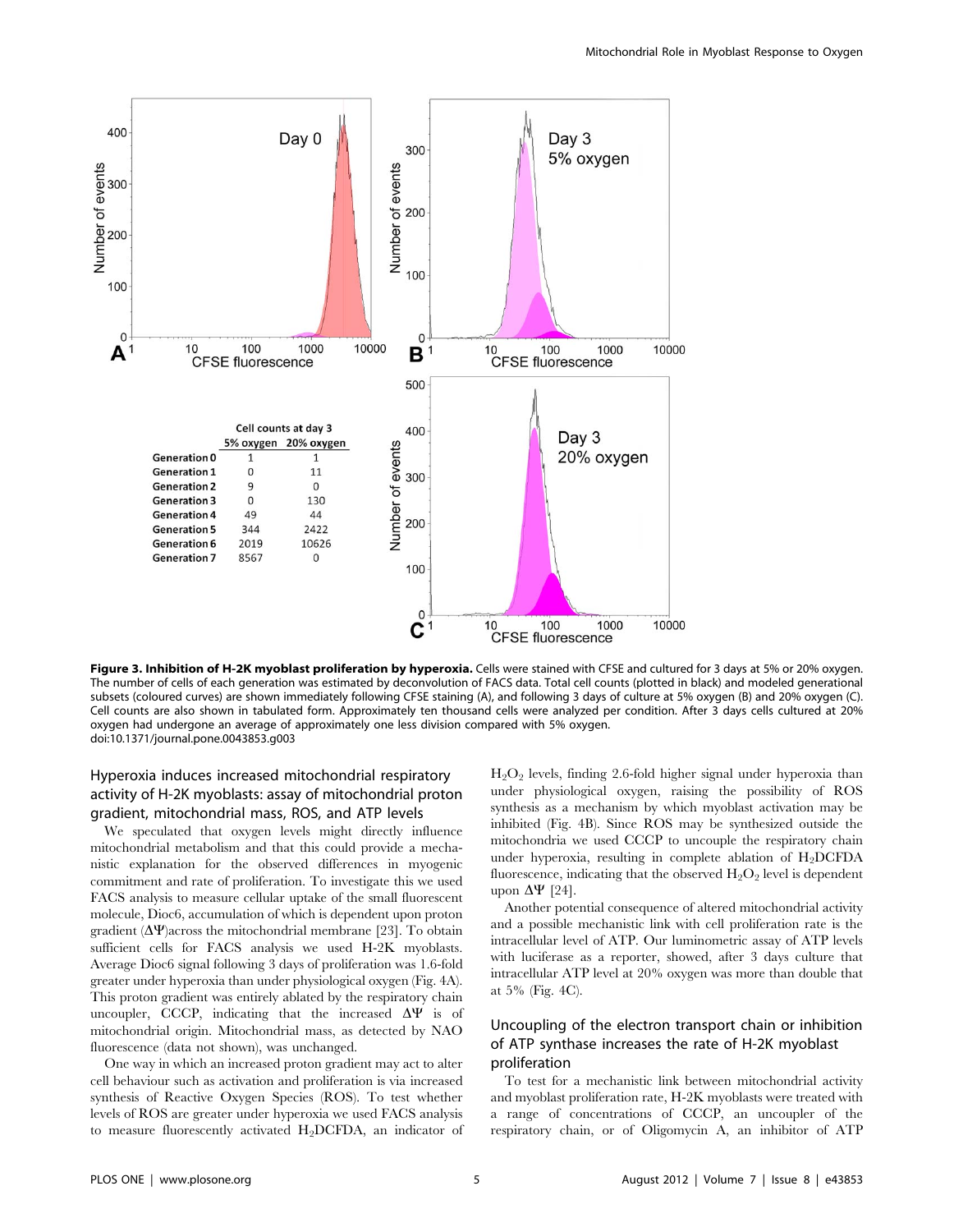

Figure 4. Mitochondrial activity, H<sub>2</sub>O<sub>2</sub> level, and intracellular ATP are increased under hyperoxia. Representative plots show, (A) Dioc6 fluorescence indicative of proton gradient and, (B) H<sub>2</sub>DCFDA fluorescence indicative of ROS levels, of cells cultured at 5% and 20% oxygen. Signals from Dioc6 and H<sub>2</sub>DCFDA were both confirmed as mitochondrial due to their abrogation by the respiratory chain decoupling agent, CCCP. (C) Intracellular ATP is increased under hyperoxia. Cells were cultured for 3 days then ATP level was measured using a luciferase luminance assay. Confidence intervals (95%) are shown. Student's t-test:  $** = P < 0.01$  (n = 3). doi:10.1371/journal.pone.0043853.g004

synthase. Following 3 days of culture at 20% oxygen, the rate of proliferation was increased at low concentrations of CCCP (1.5– 5 nmol) and of Oligomycin A (0.0005–0.05 mg/ml). Deconvoluted CFSE data are shown for CCCP at 1.5 nmol (Fig. 5A–C) and Oligomycin A at  $0.005 \mu g/ml$  (Fig. 5D–F). Levels of intracellular  $H_2O_2$  and ATP were measured across these concentration ranges (table 1). H<sub>2</sub>DCFDA fluorescence, indicating  $H_2O_2$  level, was reduced by treatment with either CCCP or Oligomycin A, with decreases ranging from 28–68% and 66–94%, respectively. Statistical significance was high at all concentrations, except for 5 nmol CCCP, at which the difference was not significant. Levels of intracellular ATP were lower at all concentrations of CCCP and Oligomycin A that were tested, though differences were in some cases small and not always statistically significant (table 1). Oligomycin A treatment at 5% oxygen had no effect on proliferation rate (Fig. S1).

## Inhibition of H-2K proliferation by hyperoxia is not ameliorated by ROS scavenging

If increased ROS were involved in the inhibition of proliferation under hyperoxia then scavenging of ROS using n-acetyl-cysteine (NAC) or PBN may be expected to relax this inhibition. H-2K cells cultured under hyperoxia were administered NAC at a range of concentrations (20, 30, 40, 100, and 1000 nM) and ROS levels were measured by FACS analysis of  $H_2$ DCFDA fluorescence. Maximal scavenging of ROS was observed at 30 nM NAC (data not shown), administration at this concentration reduced ROS levels close to those at 5% oxygen (Fig. 6A), but administration of this same concentration throughout a CFSE-based assay of proliferation, produced no effect (Fig. 6B). Similarly, no effect was observed on proliferation index in a CFSE proliferation assay using PBN at nine different concentrations ranging from 10 nM to 1  $\mu$ M, despite a decrease in levels of H<sub>2</sub>DCFDA fluorescence (Fig. 7A; deconvolutions of CFSE data are shown in Fig. S2).

We tested for suppression of proliferation rate at 5% oxygen by  $H_2O_2$  at concentrations of 5, 25, and 100  $\mu$ M, Levels of H2DCFDA fluorescence were increased but proliferation index was unchanged (Fig. 7B; deconvoluted CFSE data are shown Fig. S3). At  $20\%$  oxygen, H<sub>2</sub>DCFDA fluorescence correlated with increasing  $H_2O_2$  levels and minimal effects were observed on proliferation index (Fig. S4 and Fig. S5), except at the two higher concentrations,  $25$  and  $100 \mu M$ , which induced a marked slowing of proliferation, but this was associated with abundant cell death (which was not observed in the other  $H_2O_2$  conditions) so this may reflect the effects of sub-lethal toxicity on surviving cells under the stress of hyperoxia rather than the effects of ROS-mediated signaling.

## Effects of oxygen and ROS scavenging on primary myoblast activation and proliferation

To determine whether hyperoxia inhibits myoblast activation we counted the number per myofibre of nuclei expressing MyoD, an early marker of myogenic commitment, at 4 hours after myofibre isolation. The average number of myoblasts present per myofibre was determined by immunostaining against the quiescent myoblast marker, Pax7, immediately after myofibre isolation. At 4 hours, more than 83% of myoblasts expressed MyoD under physiological oxygen, but only 56% under hyperoxia (Fig. 8A–C).

To investigate proliferation we cultured myoblasts in the presence of the thymidine analogue, EdU. EdU was present for the entire duration of tissue culture, thereby cumulatively marking any nuclei undergoing or having undergone cell division, thus serving as an assay of the total number of daughter cells being generated throughout the time in culture. It is a product of both the proportion of cells that divide and of the rate of cell division. Comparing 20% oxygen with 5% oxygen, fewer EdU positive nuclei were observed in hyperoxic conditions at days 1, 2, and 3 following myofibre isolation, but differences were minimal at days 1 and 2, becoming pronounced and statistically significant only at day 3 (Fig. 8D–F). Numbers of marked nuclei increased dramatically from day 1 to day 2 and were similar at both oxygen levels, suggesting that most activated myoblasts begin proliferation within this time. The increase in number of marked nuclei from day 2 to day 3 is 2.5-fold at 20% oxygen, but 4.1-fold at 5% oxygen with an average of 11 and 29 new EdU positive nuclei per fibre being produced at 20% and 5% oxygen, respectively. This massive increase in mitotically generated nuclei over a 24-hour period cannot be explained by contribution of newly activated cells alone, so must reflect an increased rate of proliferation at physiological oxygen.

The assays of MyoD expression and of EdU incorporation suggest that hyperoxia inhibits both myoblast activation and rate of proliferation. Neither activation nor proliferation were affected by the addition of 30 nM NAC under hyperoxia (Figures 8C and 8F).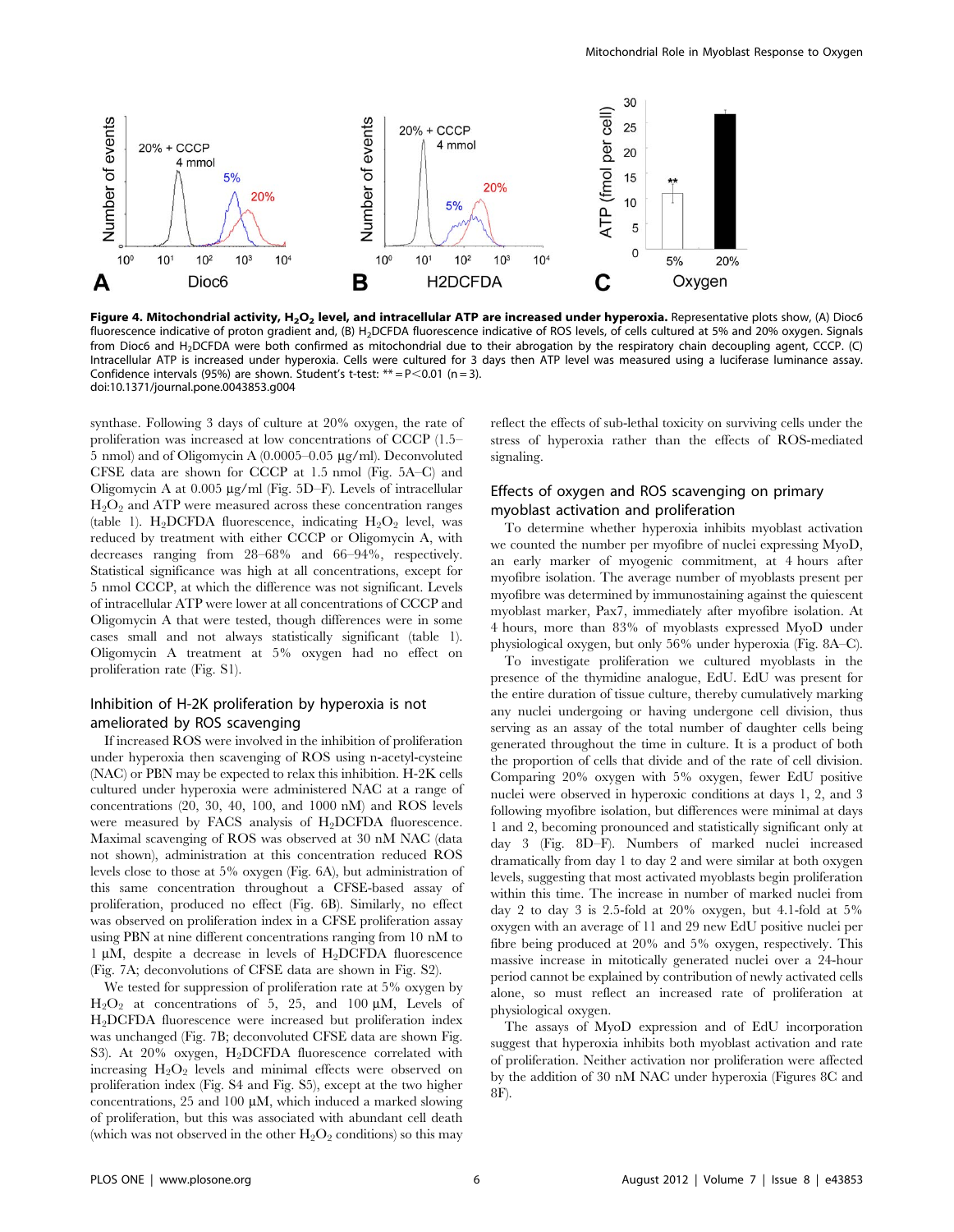

Figure 5. Uncoupling of the respiratory chain or inhibition of ATP synthase increases the rate of H-2K myoblast proliferation. Cells were stained with CFSE and cultured for 3 days with low concentrations of CCCP or Oligomycin A, or respective vehicle controls. The number of cells of each generation was estimated by deconvolution of FACS data. Total cell counts (plotted in black) and modeled generational subsets (coloured curves) are shown at day 0 immediately following CFSE staining (A and D represent day 0 for CCCP and Oligomycin A experiments, respectively), and following 3 days of culture with vehicle only (B and E for CCCP and Oligomycon A experiments, respectively) or with treatment (C and F for CCCP 1.5 nmol and Oligomycin A 0.005 µg/ml, respectively). Cell counts are also shown in tabulated form. Approximately ten thousand cells were analyzed per condition.

doi:10.1371/journal.pone.0043853.g005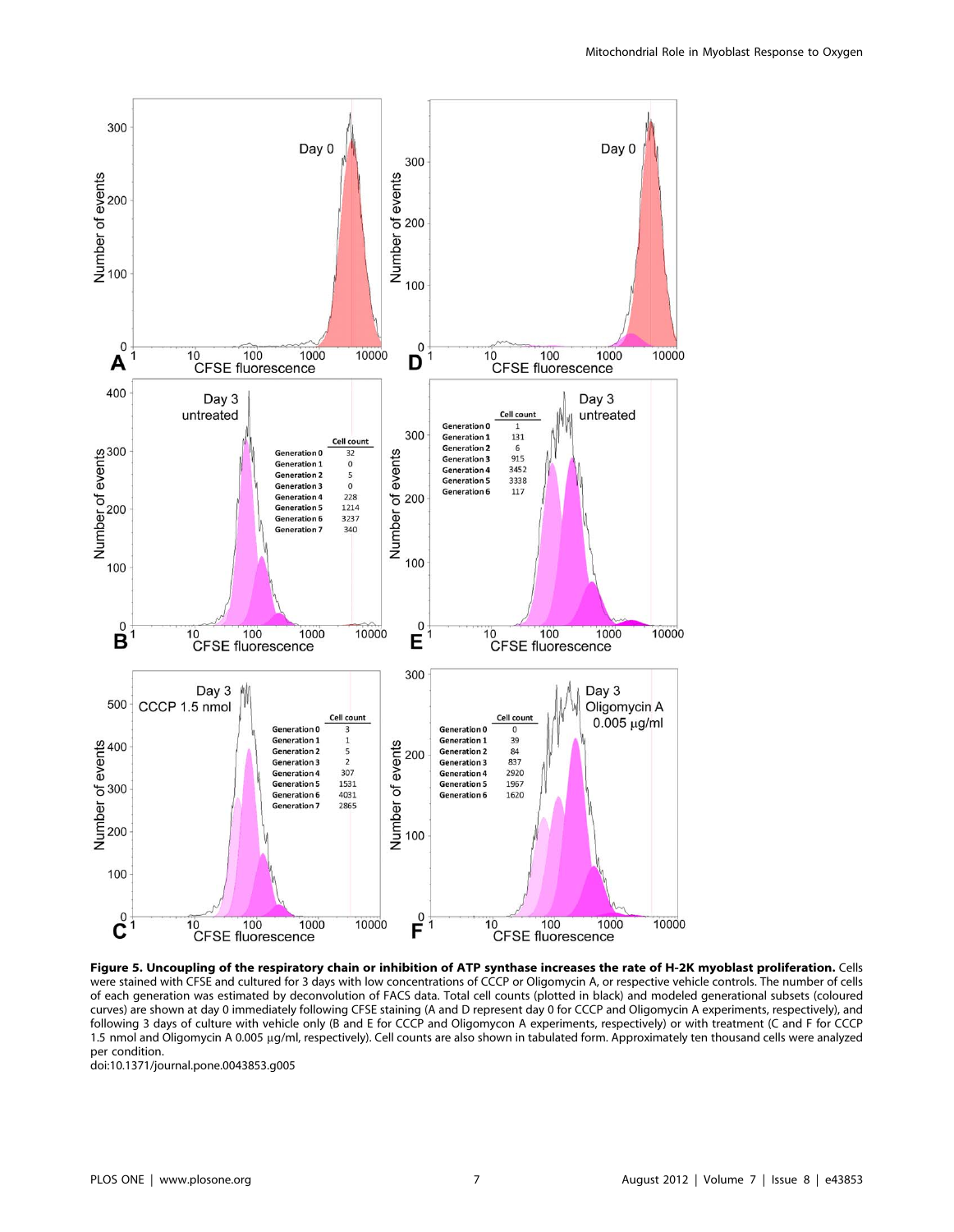Table 1. Intracellular H<sub>2</sub>O<sub>2</sub> (H<sub>2</sub>DCFDA fluorescence signal) and ATP levels of H-2K myoblasts in response to treatment with low concentrations of CCCP and Oligomycin A.

| <b>Condition</b>          | Mean H <sub>2</sub> DCFDA fluorescence ± sd | Mean intracellular ATP (fmol/cell) $\pm$ sd |
|---------------------------|---------------------------------------------|---------------------------------------------|
| Untreated                 | $541.67 \pm 36.07$                          | $23.97 \pm 0.17$                            |
| CCCP 1.5 nmol             | $233.33 \pm 35.53***$                       | $19.15 \pm 2.56$ <sup>ns</sup>              |
| CCCP 2 nmol               | $178.33 \pm 35.00***$                       | $13.97 \pm 1.36*$                           |
| CCCP 5 nmol               | 385.00 $\pm$ 99.23 <sup>ns</sup>            | $20.35 \pm 0.51*$                           |
| Oligomycin A 0.0005 ig/ml | $181.33 \pm 53.82$ **                       | $21.08 \pm 0.51$ <sup>ns</sup>              |
| Oligomycin A 0.005 ig/ml  | $38.93 \pm 1.70$ **                         | $12.16 \pm 1.19*$                           |
| Oligomycin A 0.05 ìg/ml   | $36.03 \pm 2.54**$                          | $14.21 \pm 1.36*$                           |

Student's t-test v untreated:  $* = P < 0.05$ ;  $** = P < 0.01$ ;  $*** = P < 0.001$ ; ns = not significant

doi:10.1371/journal.pone.0043853.t001

#### Discussion

The relevance of *in vitro* myoblast behaviour to muscle function and disease may better be interpreted where every effort is made to keep culture conditions as close as possible to the in vivo environment. An understanding of the artifactual mechanistic differences in cell behaviour under physiological and superphysiological oxygen levels may improve interpretation of existing and future in vitro studies that neglect to mimic physiological oxygen. In the present study we investigated the hypothesis that increased mitochondrial activity is involved in the mechanism by which myoblast proliferation is inhibited under hyperoxia.

We began by confirming previous reports that primary myoblast counts in 3 day cultures of isolated myofibres are lower at 20% oxygen than at the more physiological 5% oxygen. We show that this is true both of 16–20 week mice and of older 32–40 week mice, but the aged group produced a more consistently lower cell count at 20% oxygen. Using a conditionally immortal H-2K myoblast line we demonstrated that inhibition of proliferation under hyperoxic conditions is associated with greater mitochondrial activity and, conversely, that inhibition of the mitochondrial respiratory chain or of ATP synthase activity in hyperoxic cultures each increase the rate of proliferation, this being associated with reduced levels of intracellular  $H_2O_2$  and ATP. In addition, we showed that 20% oxygen represses the activation (early MyoD expression) of primary myoblasts on isolated myofibres, that it also represses proliferation rate between 2 and 3 days after isolation of the myofibre, and that none of these effects are ameliorated by administration of the oxygen scavenger n-acetyl-cysteine. Manipulation of ROS levels did not affect the rate of H-2K myoblast

proliferation using NAC, the ROS spin trapping agent PBN, or  $H_2O_2$  (except in association with cell death under hyperoxic conditions with high concentrations of  $H_2O_2$ ).

The original observation that early MyoD expression is decreased in 20% oxygen was accompanied by the suggestion, made on the basis of oil red O staining, that this reflects a switch from myogenicity to adipogenesis [1], although the counts of lipidcontaining cells in the original report were not numerous (0.77 and 0.27 per myofibre after one week culture at 20% and 5% oxygen respectively). Our evidence does not support this suggestion that atmospheric oxygen levels favor adipogenesis over myogenesis since we found a slightly higher fusion at 20% oxygen, and no evidence of adipogenesis. We took care to thoroughly wash myofibres in accordance with our long-established protocol and did not detect any positive oil red O staining or morphological indication of adipogenesis either in myoblast cultures after six days of proliferation or of myotubes after five days of differentiation. This accords with a recent study of cells types cultured from isolated myofibres prepared with different myofibre wash protocols, that identified adipogenic cells only when wash steps were omitted, and led the authors to suggest that previous reports of non-myogenic phenotypes observed in isolated myofibre cultures are likely the result of contamination by non-myogenic progenitors from the muscle interstitium [6]. Likewise, a study of human primary myoblasts found no evidence of oil red O staining, while expression of  $PPAR\gamma$ , the key transcription factor regulating adipogenic differentiation, was similar at 5% and 20% oxygen [4]. We suggest that the reduced number of MyoD positive nuclei (in the present study, observed just 4 hours after myofibre isolation) reflects a decreased frequency with which quiescent satellite cells



Figure 6. ROS scavenging by n-acetyl-cysteine does not ameliorate proliferation rate of H-2K myoblasts under hyperoxia. Representative plots show that (A) ROS levels of live H-2K cells cultured at 20% oxygen were rescued to levels similar to 5% oxygen by administration of NAC at 30 nM and (B) assay of proliferation rate using CFSE showed no effect of NAC after 4 days of culture. doi:10.1371/journal.pone.0043853.g006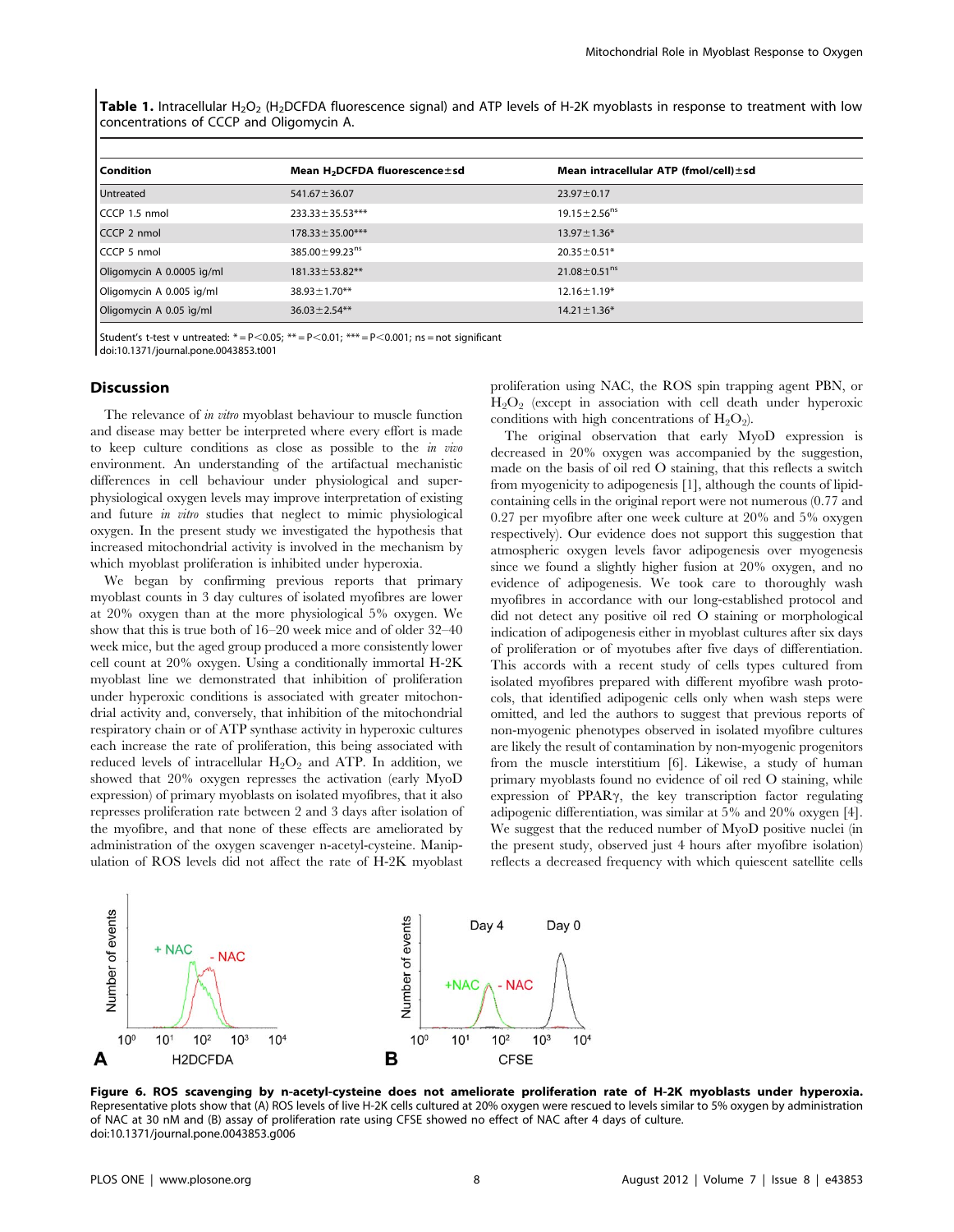

Figure 7. Manipulation of ROS levels using PBN at 20% oxygen or  $H_2O_2$  at 5% oxygen does not change the proliferation rate of H-2K myoblasts. ROS levels, as indicated by the geometric mean of H<sub>2</sub>DCFDA fluorescence determined by FACS analysis (primary y-axes), and proliferation indices, as measured using CFSE (secondary y-axes) are plotted against concentrations of (A) PBN or (B) H<sub>2</sub>O<sub>2</sub>, for H-2K myoblasts cultured for 3 days at 20% or 5% oxygen, respectively. Lines of best fit are shown. doi:10.1371/journal.pone.0043853.g007

are activated. This would be consistent with the lack of effect of oxygen level on MyoD expression of proliferating human myoblasts [4] and murine C2C12 myoblasts [2], since those cells were already activated.

Our assay of cell proliferation using the thymidine analogue, EdU, shows that hyperoxia has a second, repressive effect on the rate of myoblast proliferation independent of its effect on activation. This does not manifest as reduced counts of proliferated cells until 2 to 3 days after isolation; consistent with the lag of 24 to 48 hours between exit from quiescence and the commencement of rapid proliferation [25].

Dramatically decreased fusion of C2C12 myoblasts at 20% oxygen is associated with downregulation of several myogenic transcription factors, but with no significant change in MyoD expression [2]. Our measurement of fusion index of primary myoblasts showed no evidence of such a loss but, instead, a small gain of myogenicity at 20% oxygen. A gain of myogenicity is consistent with the idea that increased mitochondrial respiratory activity pushes myoblasts [19], and stem cells in general (reviewed [26]), towards differentiation. Human primary myoblasts cultured at 20% oxygen show no detectable decrease of expression of several myogenic genes (MyHC IIa, creatine kinase, MyoD, and myogenin) [4]. This is more in keeping with the small but significant increase in fusion that we observed than with the dramatic decrease found with C2C12 cells, and raises issue of departure of the immortalized C2C12 cell line from the phenotype of the freshly isolated primary myoblast in the context of oxygenresponse.

In response to hyperoxia we observed raised levels of Dioc6 signal. Since mitochondrial mass was unchanged, this reflects an increased proton gradient across the mitochondrial membrane. An inverse regulatory relationship between mitochondrial  $\Delta \Psi$  and proliferation rate has been described in rat L6E9 myoblasts [12], where the increase of mitochondrial  $\Delta \Psi$  enacted by in vitro manipulation of extracellular pyruvate concentration was found to induce arrest of proliferation [19]. This was associated with downregulation of proliferating cell nuclear antigen expression, increased p21 expression, and cellular hypertrophy, but not with

differentiation. Thus, although high mitochondrial activity is required for myogenesis [13,14,15,16,17] and, in the present study appears to encourage myogenesis, it does not necessarily induce myogenesis in all circumstances [19].

Any of the metabolic consequences of altered mitochondrial activity may have downstream effects on the rate of cell proliferation. Those metabolites shown to influence gene expression include cytosolic  $Ca^{2+}$  [9,10,27,28], NAD<sup>+</sup>/NADH [29], ATP [30,31,32,33,34], and ROS (reviewed [35]). In the present study, we measured two such metabolites, ATP and  $H_2O_2$ , a variety of ROS, finding that both are increased under hyperoxia. When oligomycin A, an inhibitor of the F0 subunit of the ATP synthase, or CCCP, a mitochondrial uncoupler, were added to the culture medium under hyperoxic conditions, we observed a decrease in levels of  $H_2O_2$  and ATP, concomitant with an increased rate of cell proliferation. Recent work manipulating the redox environment of C2C12 myoblasts suggests that ROS encourage myogenesis [2]. Using NAC, we succeeded in scavenging  $H_2O_2$  to the levels observed at 5% oxygen but neither H-2K nor primary myoblasts were rescued from oxygen-inhibited proliferation. Likewise, we observed no effects on proliferation rate by administration of other modifiers of ROS levels: PBN and  $H_2O_2$  (except where  $H_2O_2$  treatment was associated with cell toxicity). We may not have scavenged all varieties of ROS, and we did not manipulate other metabolites, and the specific downstream mechanism(s) connecting mitochondrial activity with rate of myoblast proliferation is a topic for further investigation. It is noteworthy in this respect that growth arrest induced by pyruvatetreatment of rat L6E9 myoblasts was not reversed by antioxidants, nor did oxidants induce growth arrest in control rat L6E9 myoblasts [19].

Consistent with previous findings [36], under standard tissue culture conditions (20% oxygen) we observed that numbers of myoblasts cultured from isolated murine myofibres declined with age. However, cell counts at 5% oxygen were similar at the two ages we compared. This suggests that the proliferation of myoblasts from aged mice is more readily rescued, indicating that their proliferative regulation is more sensitive to the effects of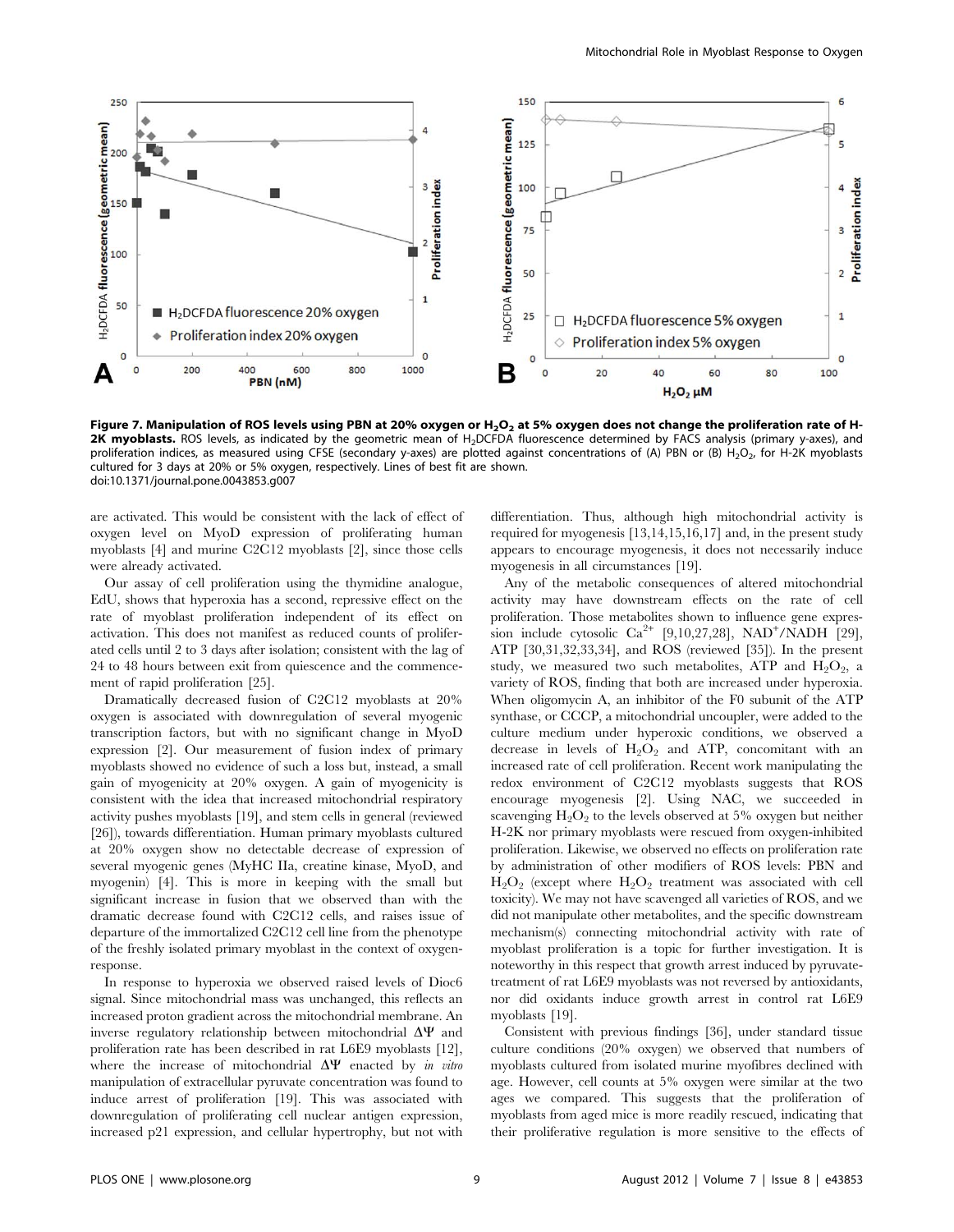



Figure 8. Hyperoxia inhibits MyoD expression during early activation and inhibits early rounds of proliferation. (A, B, C) Effect on early activation. (A, B) Transmitted light micrograph of isolated myofibre overlaid with nuclear (DAPI; blue) and MyoD (green) staining, respectively. Scale bar = 20 µm. (C) Average number of activated myoblasts (MyoD positive nuclei) per myofibre 4 hours after isolation and culture was fewer at 20% than 5% oxygen. Also indicated is the average number of quiescent myoblasts (Pax7 positive nuclei) immediately following isolation of a separate batch of myofibres from the same muscle. (D, E, F) Effect on early rounds of proliferation. (D, E) Transmitted light micrograph of an isolated matrigel-adhered myofibre and associated myoblasts overlaid with nuclear stain (DAPI; blue) and proliferated cell stain (EdU positive nuclei; red), respectively. Scale bar = 200 um. (F) The thymidine analogue EdUwas present in medium throughout cell culture, thereby marking all daughter cells. Delay of proliferation by hyperoxia emerges between days 2 and 3 of cell culture. Oxygen scavenging by NAC had no significant effect on activation or early proliferation compared with hyperoxia alone. Confidence intervals (95%) are shown. Student's t-test: \*= P<0.05 (compared with value for 5% oxygen).

doi:10.1371/journal.pone.0043853.g008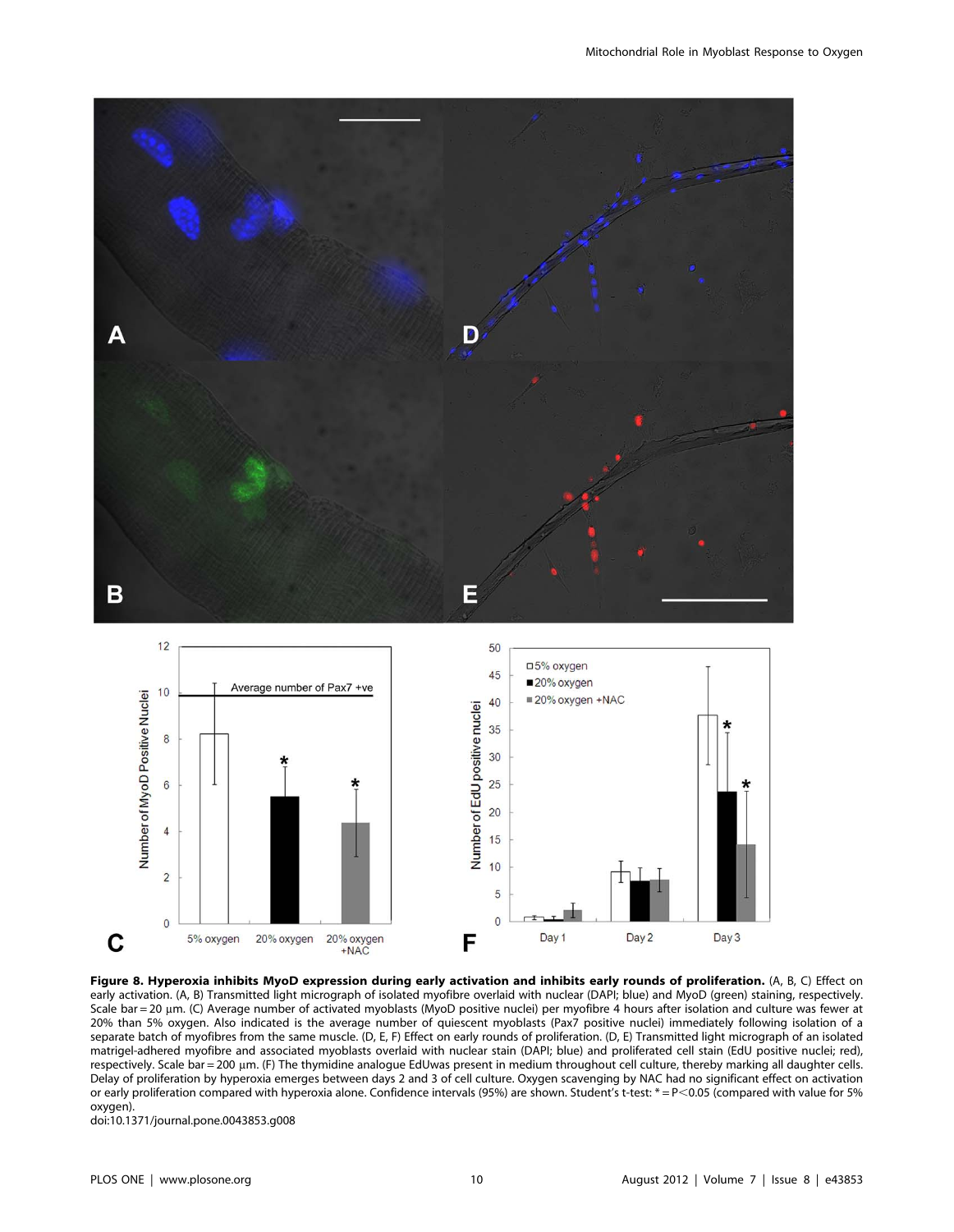hyperoxia. This view would encourage caution in the interpretation of aging studies conducted in tissue culture. Since mitochondria accumulate DNA damage, degradation of the electron transport chain, and other defects throughout the lifespan of the animal, it suggests that the involvement of mitochondria should be explored as a clear candidate for the age-related loss of cellular vigour observed in standard tissue culture (reviewed [37]) but not in vivo [38]. It provides a possible explanation for the observation that primary myoblasts from old mice proliferate poorly in standard tissue culture but, when engrafted on single myofibres, contribute to muscle regeneration with the same efficiency as myoblasts from young mice [39]. It places the poor proliferation of myoblasts from old mice in standard tissue culture as an artifactual consequence of oxygen levels never experienced by these cells in their natural environment. It also raises the question of the role of changes in local oxygen tension across the phases of degeneration and regeneration in an acutely damaged region of muscle as part of a signaling system for the regulation of the stages of myogenesis. In this context, cytokine mediated control of these processes may come to play a more dominant role with increasing age, accounting for the overriding systemic influences on the efficiency of muscle repair [40].

#### Supporting Information

Figure S1 Deconvolution of CFSE data for treatment of H-2K myoblasts with Oligomycin A at 5% oxygen. Total cell counts (plotted in black) and modeled generational subsets (coloured curves) are shown at day 0 immediately following CFSE staining and following 3 days of culture, with the concentration of Oligomycin A indicated on each relevant plot. Cell counts are also shown in tabulated form. Approximately ten thousand cells were analyzed per condition.

(TIF)

Figure S2 Deconvolution of CFSE data for treatment of H-2K myoblasts with PBN at 20% oxygen. Total cell counts (plotted in black) and modeled generational subsets (coloured curves) are shown at day 0 immediately following CFSE staining and following 3 days of culture, with the concentration of PBN indicated on each relevant plot. Cell counts are also shown in

#### References

- 1. Csete M, Walikonis J, Slawny N, Wei Y, Korsnes S, et al. (2001) Oxygenmediated regulation of skeletal muscle satellite cell proliferation and adipogenesis in culture. J Cell Physiol 189: 189–196.
- 2. Hansen JM, Klass M, Harris C, Csete M (2007) A reducing redox environment promotes C2C12 myogenesis: implications for regeneration in aged muscle. Cell Biol Int 31: 546–553.
- 3. Lees SJ, Childs TE, Booth FW (2008) p21(Cip1) expression is increased in ambient oxygen, compared to estimated physiological (5%) levels in rat muscle precursor cell culture. Cell Prolif 41: 193–207.
- 4. Martin SD, Collier FM, Kirkland MA, Walder K, Stupka N (2009) Enhanced proliferation of human skeletal muscle precursor cells derived from elderly donors cultured in estimated physiological (5%) oxygen. Cytotechnology 61: 93– 107.
- 5. Shibata M, Ichioka S, Togawa T, Kamiya A (2006) Arterioles' contribution to oxygen supply to the skeletal muscles at rest. Eur J Appl Physiol 97: 327–331.
- 6. Starkey JD, Yamamoto M, Yamamoto S, Goldhamer DJ (2011) Skeletal muscle satellite cells are committed to myogenesis and do not spontaneously adopt nonmyogenic fates. J Histochem Cytochem 59: 33–46.
- 7. Warburg O (1956) On the origin of cancer cells. Science 123: 309–314.
- 8. Li K, Neufer PD, Williams RS (1995) Nuclear responses to depletion of mitochondrial DNA in human cells. Am J Physiol 269: C1265–1270.
- 9. Biswas G, Adebanjo OA, Freedman BD, Anandatheerthavarada HK, Vijayasarathy C, et al. (1999) Retrograde Ca<sup>2+</sup> signaling in C2C12 skeletal mode of inter-organelle crosstalk. EMBO J 18: 522–533.

myocytes in response to mitochondrial genetic and metabolic stress: a novel 10. Amuthan G, Biswas G, Ananadatheerthavarada HK, Vijayasarathy C,

phenotypic changes and invasive behavior in human lung carcinoma A549 cells. Oncogene 21: 7839–7849.

- 11. Barani AE, Durieux AC, Sabido O, Freyssenet D (2003) Age-related changes in the mitotic and metabolic characteristics of muscle-derived cells. J Appl Physiol 95: 2089–2098.
- 12. Barani AE, Sabido O, Freyssenet D (2003) Mitotic activity of rat muscle satellite cells in response to serum stimulation: relation with cellular metabolism. Exp Cell Res 283: 196–205.
- 13. Herzberg NH, Zwart R, Wolterman RA, Ruiter JP, Wanders RJ, et al. (1993) Differentiation and proliferation of respiration-deficient human myoblasts. Biochim Biophys Acta 1181: 63–67.
- 14. Hamai N, Nakamura M, Asano A (1997) Inhibition of mitochondrial protein synthesis impaired C2C12 myoblast differentiation. Cell Struct Funct 22: 421– 431.
- 15. Korohoda W, Pietrzkowski Z, Reiss K (1993) Chloramphenicol, an inhibitor of mitochondrial protein synthesis, inhibits myoblast fusion and myotube differentiation. Folia Histochem Cytobiol 31: 9–13.
- 16. Moyes CD, Mathieu-Costello OA, Tsuchiya N, Filburn C, Hansford RG (1997) Mitochondrial biogenesis during cellular differentiation. Am J Physiol 272: C1345–1351.
- 17. Leary SC, Battersby BJ, Hansford RG, Moyes CD (1998) Interactions between bioenergetics and mitochondrial biogenesis. Biochim Biophys Acta 1365: 522– 530.
- Physiol 290: C1119–1127.
- Shephard HM, et al. (2002) Mitochondrial stress-induced calcium signaling,

tabulated form. Approximately ten thousand cells were analyzed per condition.

(TIF)

Figure S3 Deconvolution of CFSE data for treatment of H-2K myoblasts with  $H_2O_2$  at 5% oxygen. Total cell counts (plotted in black) and modeled generational subsets (coloured curves) are shown at day 0 immediately following CFSE staining and following 3 days of culture, with the concentration of  $H_2O_2$ indicated on each relevant plot. Cell counts are also shown in tabulated form. Approximately ten thousand cells were analyzed per condition.

(TIF)

Figure S4 Manipulation of ROS levels using  $H_2O_2$  at 20% oxygen. ROS levels, as indicated by the geometric mean of H2DCFDA fluorescence determined by FACS analysis (primary yaxis), and proliferation indices, as measured using CFSE (secondary y-axis) are plotted against concentrations  $H_2O_2$  for H-2K myoblasts cultured for 3 days at 20% oxygen. Line of best fit is shown for ROS levels.

(TIF)

Figure S5 Deconvolution of CFSE data for treatment of H-2K myoblasts with  $H_2O_2$  at 20% oxygen. Total cell counts (plotted in black) and modeled generational subsets (coloured curves) are shown at day 0 immediately following CFSE staining and following 3 days of culture, with the concentration of  $H_2O_2$  indicated on each relevant plot. Cell counts are also shown in tabulated form. Approximately ten thousand cells were analyzed per condition.

(TIF)

#### Acknowledgments

We are grateful to Dr. Vanessa Jahnke for valuable discussion and technical assistance.

#### Author Contributions

Conceived and designed the experiments: WD S. Duguez TP. Performed the experiments: WD S. Duguez VG JB S. Dadgar. Analyzed the data: WD S. Duguez TP. Wrote the paper: WD S. Duguez TP.

18. Kraft CS, LeMoine CM, Lyons CN, Michaud D, Mueller CR, et al. (2006) Control of mitochondrial biogenesis during myogenesis. Am J Physiol Cell

19. Duguez S, Sabido O, Freyssenet D (2004) Mitochondrial-dependent regulation of myoblast proliferation. Exp Cell Res 299: 27–35.